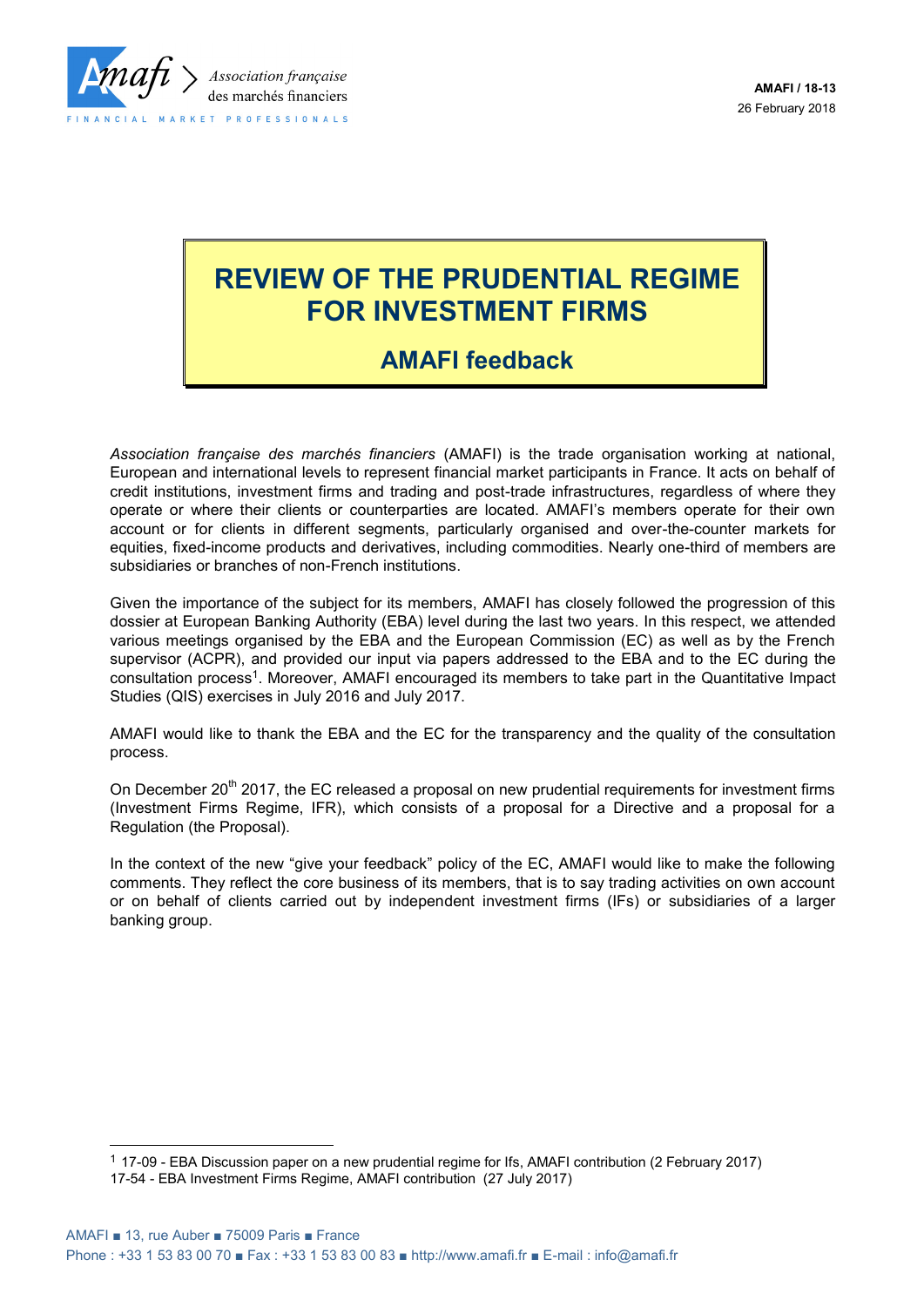

## **I. – GENERAL COMMENTS**

AMAFI generally supports the global framework proposed by the EC as it intends to meet regulatory principles AMAFI fully agrees with:

- Set up an actual EU proportional regime taking into account the size, the activities, the complexities of business models of IFs within the EU.
- Set up an actual level playing field between EU IFs which is not the case today given the numerous national discretions allowed by the current CRD/CRR regime.
- Set up an actual level playing field between EU and non EU systemic entities.

That being said, AMAFI strongly disagrees with one point of the Proposal which is of the utmost importance when considering the goal to put in place a simpler prudential regime for IFs. The point is the level of application of requirements, and especially the possibility for National Competent Authorities (NCAs) to exempt IFs from the application of various requirements on a solo basis (article 6 of the draft regulation).

According to the current draft, an NCA could only grant exemptions for small and non-interconnected IFs (class 3) and for systemic investments firms (class 1) but not when the IF is eligible to the k-factors requirements (class 2).

AMAFI does not understand the rationale behind this. Moreover, compared to the current regime (*art. 7 CRR*), this is a serious step backwards which would bring more complexity especially for IF groups which comprise only class 2 firms. AMAFI encourages the EC and the co-legislators to deeply assess and review this point.

Besides those general comments AMAFI would like to add more specific issues, namely:

- The classification of Investment Firms and, more precisely, the definition of Class 1 firms,
- Consolidated vs. individual supervision,
- Suggestions on specific k-factors,
- Remuneration policies.
- Third countries regime.

#### **II. INVESTMENT FIRMS CLASSIFICATION**

#### **Investment firms classification**

We support the general classification into 3 distinct categories of investment firms:

| Category                                              | <b>Definition</b>                 | <b>Proposed prudential regime</b> |
|-------------------------------------------------------|-----------------------------------|-----------------------------------|
| Class 1 firms<br>deemed « systemic »                  | Regulation Proposal, art. 60      | <b>CRR/CRD</b>                    |
| Class 2 firms                                         | Neither in class 1 nor in class 3 | New regime based on k-factors     |
| Class 3 firms<br>deemed « small, non-interconnected » | Regulation Proposal, art. 12      | Simplified new regime             |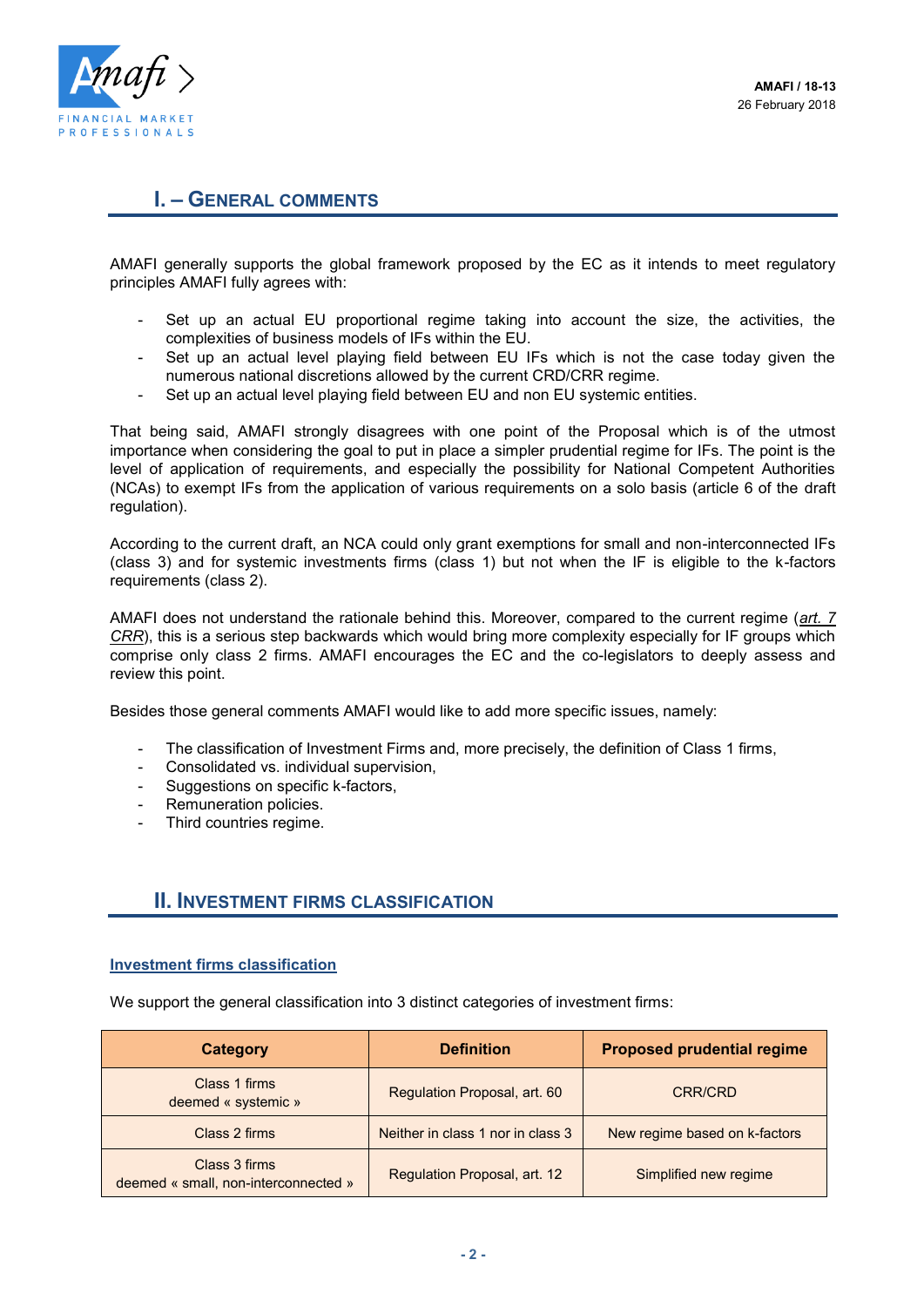

We also support the definition of class 3 investment firms as stated in article 12 of the proposed Regulation, and do not have any comment on it.

#### **Class 1 firm identification (***art. 60.2 of the draft regulation***)**

Article 60.2 of the draft Regulation aims at (i) defining class 1 firms and (ii) qualifying those firms as credit institutions.

(i) Class 1 definition.

AMAFI welcomes the EC's intention to define clear, straightforward criteria to set the distinction between class 1 and class 2 firms. We believe that the threshold of EUR 30 bn in total assets, defined in article 60.2 (a) (i), is appropriate.

That being said, the drafting of article 60.2 is far from being crystal clear. Our general understanding of this article is summarised by the charts below.

Would this analysis of the drafting be correct, AMAFI welcomes this way of defining class 1 firms. Otherwise, AMAFI considers that article 60.2 should be amended in order to meet these objectives.

Anyway it would be very helpful to have a drafting which is more readable in order to avoid any ambiguity.

#### Decision tree for the identification of class 1 firms in EU groups

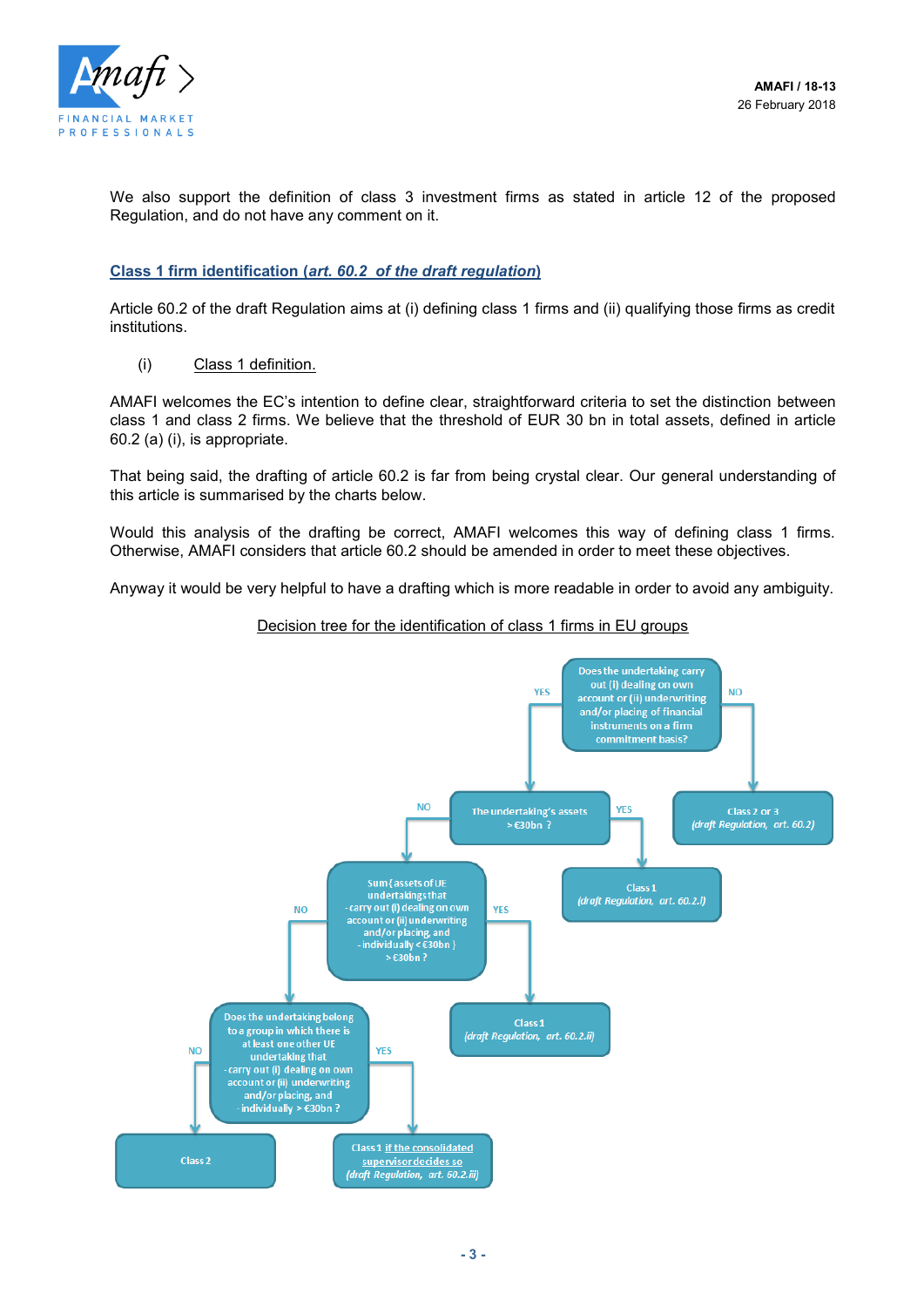

(ii) Integration of class 1 firms into the definition of credit institutions

If AMAFI fully agrees with the fact that class 1 investment firms should be submitted to the CRD/CRR provision and included in the Single Supervisory Mechanism (SSM), it does not mean that including class 1 investment firms in the definition of credit institutions as per article 4.1 CRR is an appropriate manner to do so. Indeed, this could have inappropriate and unexpected outcomes in terms, for example, of credit granting, deposit guarantee schemes. This may generate confusion as to the applicability of other (current or future) EU regulations applicable to credit institutions.

In addition, from a legal perspective, including class 1 investment firms in the definition of credit institutions would create an issue as regards the 2013 French Banking Law (*Loi n° 2013-672 du 26 juillet 2013 de séparation et de régulation des activités bancaires*), which imposes to host proprietary trading activities in a dedicated entity having the status of investment firm.

Therefore AMAFI recommends another legislative way in order to fulfil the same regulatory objective without the potential drawbacks. It would mainly consist in:

- Including, within article 4.1 CRR, a definition of systemic investment firms which would refer to article 60.2 (a) of the proposed Regulation and would ensure that CRR applies (i) to credit institutions and (ii) to systemic investment firms;
- Amending Regulation (EU) No 1024/2013 conferring specific tasks on the European Central Bank concerning policies related to the prudential supervision of credit institutions in order to include class 1 investment firms.

## **II. – INDIVIDUAL / CONSOLIDATED SUPERVISION**

Three cases should be considered here:

- Systemic (class 1) investment firms that are part of a banking group subject to CRD-CRR on a consolidated basis;
- Non-systemic (class 2 & 3) investment firms belonging to a banking group; and
- Groups of non-systemic investment firms.

#### **Class 1 investment firms belonging to a banking group**

We understand that these firms would be subject to the CRD-CRR rules, both on an individual basis and on a consolidated basis.

Under such circumstances, the exemption mentioned in article 7 of CRR, which allows the consolidated supervisor to exempt an undertaking from individual supervision if all conditions stated in article 7 are met, will still be possible. AMAFI strongly supports this possibility.

**Non-systemic investment firms belonging to a banking group subject to CRD-CRR on a consolidated basis.** 

Article 5 of the draft Regulation provides that all investment firms should comply with the requirements laid down in parts 2 to 7 on an individual basis.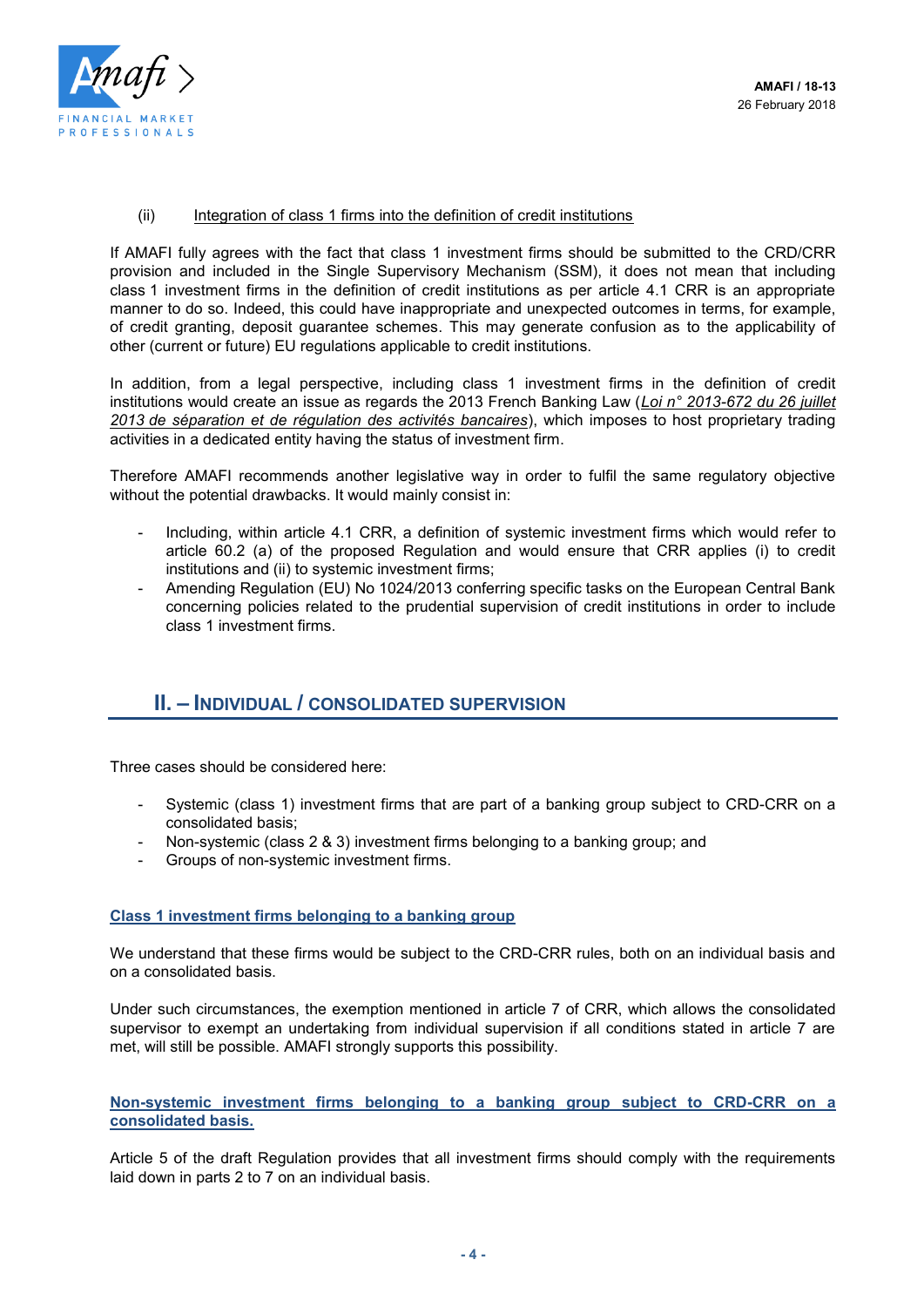

Such firms would therefore be subject:

- To the future investment firms' regime on an individual basis; *and*
- To the CRD-CRR regime on a consolidated basis.

Article 6.1.d.i allows an exemption to this principle for investment firms that are included in a group the parent company of which is a credit institution, but only when the investment firm considered is a class 3 firm.

We do not understand why such a waiver would only be applicable to class 3 firms. We believe that it is important to keep the current exemption for all non-systemic investment firms, just as it is currently open to all institutions subject to CRR.

This provision would deprive the consolidating supervisor from the possibility to grant an exemption to a class 2 firm, whereas it could do so to class 1 firm (please see above) and to a class 3 firm. In our views such a distortion would not be acceptable because unfounded.

The conditions required by article 7 of CRR ensure that the exemption is limited to institutions with an adequate operational setup in place, i.e. own funds are distributed adequately between the parent entity and the investment firm, and there is no obstacle to the prompt transfer of capital by the parent entity. These conditions are, in our opinion, an appropriate safeguard against abusive exemptions.

As similar provisions are stated in article 6 of the future investment firms regime, we do not see the rationale behind the fact that smaller firms (class 3 firms) could be exempted from solo-based supervision while other non-systemic (class 2) firms could not.

Consequently, class 2 investment firms that carry out market activities within a banking group could be forced to comply, at the same time, with CRR on a consolidated basis and with the new regime on a solo basis. This would be burdensome, not straightforward and, in our opinion, it would not bring additional benefit in terms of financial stability. Finally, it would unduly penalise class 2 firms compared to class 1 and class 3 firms.

**This question is crucial** considering the French banking system. Indeed, among 75 investment firms authorised by the *Autorité de Contrôle Prudentiel et de Résolution* (ACPR), about 20 are subsidiaries of French banks and supervised on a consolidated basis. Those investments firms, according to their activities, would mainly be classified in class 2.

#### **Groups of non-systemic investment firms (investment firm-only groups)**

Investment firms that are part of an investment firm-only group cannot benefit from the exemption stated in article 6.1.a of the draft Regulation. Article 8 (k factor consolidation) of the proposed Regulation seems to allow a consolidation of the k-factor requirements in certain circumstances but it is far from being sufficient.

First of all, we do not see the rationale behind the difference between groups of institutions subject to the CRD-CRR regime, where article 7.1 allows consolidated supervision if all appropriate conditions are met and upon agreement by the supervisor, and investment firms where no equivalent provision would exist. This does not favour a level-playing field on the exercise of supervision by competent authorities.

Second, this situation would also create a distortion between, on the one hand, the situation of systemic (class 1) groups of investment firms which could apply for the application of article 7.1 CRR and, on the other hand, non-systemic groups of investment firms which would be deprived of this possibility.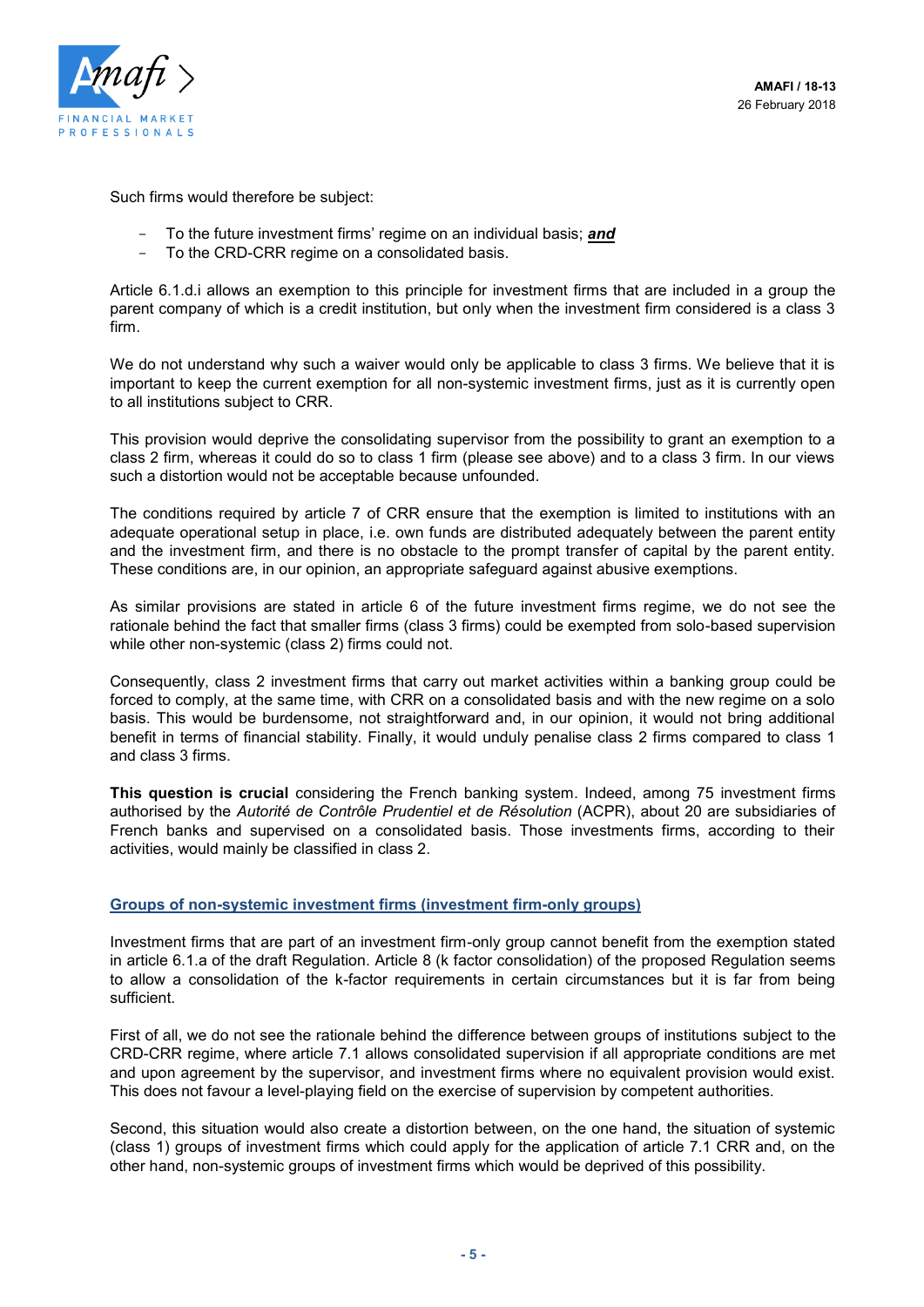

Third, this situation would lead to several undesirable practical consequences:

- Individual firms would have to capitalise intercompany transactions, including when they are purely technical or designed to perform transfer of scarce resources (capital, liquidity) within the group; in addition, such transactions would be double-counted, as an exposure between entity A and its subsidiary B would be capitalised both within A and B. In our views this would lead to a very substantial increase in capital requirements which would not reflect an increase in the level of risk borne by the firms considered. K-KON (concentration risk) capital requirement is of specific concern in this context.
- Pillar 2 rules (e.g. ICAAP / SREP) would have to apply at individual level, even in the case of very small subsidiaries with no consistent risks borne in their balance sheet; it has to be reminded that, considering class 2 investment firms, in most cases even the group would be a relatively limited unit both in terms of size and complexity.
- It would generate additional reporting workload with no value added in terms of capacity to provide an accurate view of risks, as in many cases a consistent view of risks would only be provided by consolidated reports.
- Governance rules, such as, for example, risk and remuneration committees with only independent directors would have to be duplicated for each individual entity comprising the group. This would both add substantial additional burden and impair the ability of the governance structure to assess and monitor the actual risk profile of the institution.

Consequently, the impossibility to apply consolidated prudential supervision would generate undesirable effects:

- Increased complexity regarding the supervision of investment firms-only groups,
- Additional capital requirements not reflecting an increase in the level of risk of the financial system,
- Decreased adequacy of data reported for capturing real risks borne by a group of investment firms.
- Decrease in governance effectiveness.

**For all these reasons, we really believe that a provision equivalent to article 7.1 CRR should exist for non-systemic groups of investment firms in the future regime.** It must be recalled that, in all cases, it would be submitted to approval by the national supervisor, therefore we do not see any risk of consolidated supervision creating situations of inappropriate or "under-calibrated" supervision.

**This is a major point of disapproval of the proposal in its current version**. In our views, it contradicts current practice by competent authorities under the current CRR regime as well as the objective to better capture the level of risk borne by investment firms, in a proportional way and in accordance with the diversity of their business models and operational setups.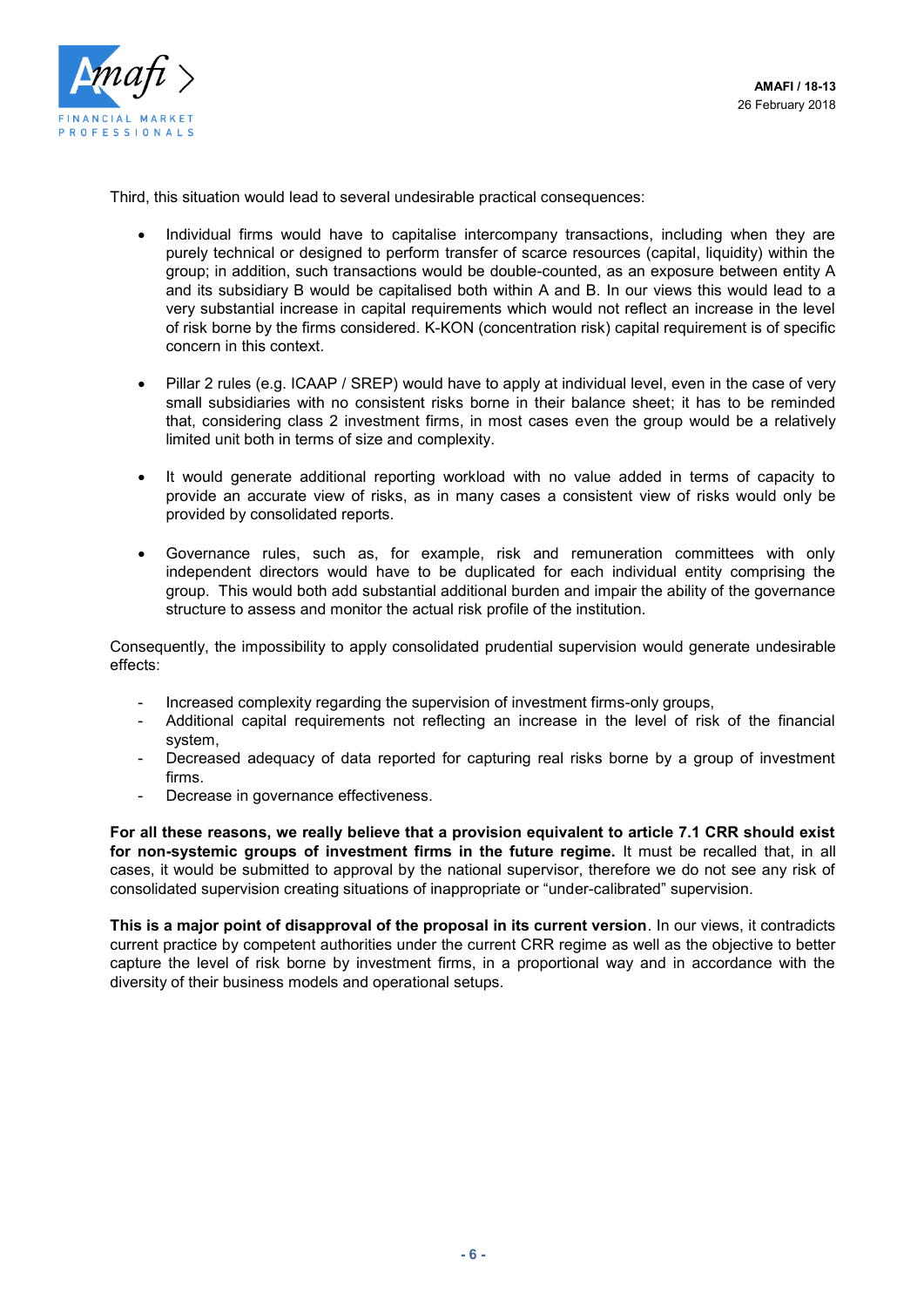

## **III. – CAPITAL REQUIREMENTS CALCULATION**

We welcome the distinction between the regimes that would apply to each of the three categories of investment firms respectively, as it ensures appropriate application of the proportionality principle, especially for small, non-interconnected firms.

We will focus our comments on the k-factor regime that would apply to class 2 firms, hoping that they will help fine-tune the final regime.

From a general perspective, we are fairly satisfied with the proposed k-factor regime, as it ensures that firms are capitalised based on the level of risk generated by the range of activities they exercise and their size.

We are also supportive of keeping, as part of risk quantification under the k-factor approach, current concepts of market risk (via k-NPR) and counterparty credit risk (via k-TCD). These risk-type-based measures are consistent with risk management processes set up by investment firms in the wake of Basel 2.5 and Basel III.

We understand that market risk and counterparty credit risk will be quantified according to the latest approaches currently being revised: FRTB for market risk and a mark-to-market approach (simplified for investment firms) for counterparty credit risk.

That being said, AMAFI considers that the **k-DTF (Daily Trading Flow)** is not well calibrated for derivatives contracts because it will end up with a huge amount of capital requirements which would not be commensurate with the actual risks borne by investment firms.

Indeed this k-factor captures the amount of orders executed by the firm on its own account. AMAFI factually observes that the proposed calibration (0.1% for cash instruments, 0.01% for derivatives contracts) is aligned with the calibration previously defined in the European Financial Transaction Tax (EFTT) project. The detailed technical work performed on the EFTT ended up with the fact that for derivatives contracts, there is a need for a more granular approach.

In this respect, the EC could leverage on previous clarifications agreed upon at EU level concerning the EFTT project. During the examination of this project the industry raised technical issues regarding the appropriate tax base, as the industry agreed that the notional amount was not always appropriate for derivatives.

In practical terms, we would favour a k-DTF calculation base aligned with the principles agreed upon during the December  $8^{\text{th}}$ , 2015 EU Council meeting<sup>2</sup> regarding the EFTT project, i.e.:

- i) For option-type derivatives: the calculation base should preferably be based on the option premium.
- ii) For products others than option-type derivatives and coming with a maturity, a kind of termadjusted notional amount / market value (where available) might be considered as the appropriate calculation base.
- iii) For products other than option-type derivatives and not coming with a maturity, the notional amount / market value (where available) might be considered as the appropriate calculation base.

AMAFI will provide the EC and the co-legislators a more detailed approached in the coming weeks.

l

<sup>2</sup> [http://www.consilium.europa.eu/media/23143/st15068en15\\_v4.pdf](http://www.consilium.europa.eu/media/23143/st15068en15_v4.pdf)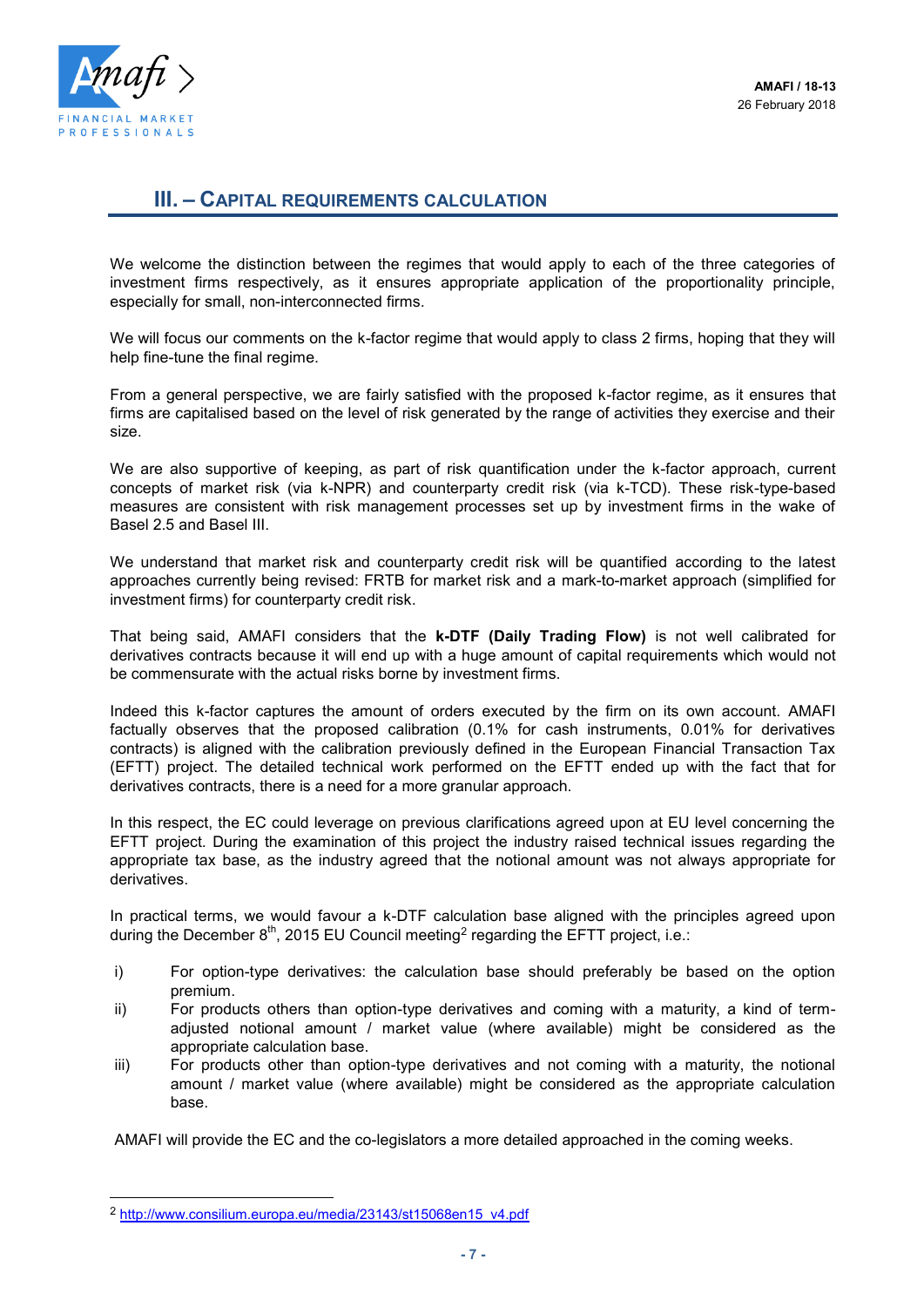

## **IV. – REMUNERATION POLICIES**

In the specific area relating to the remuneration policies, AMAFI would like to make the following remarks:

#### **1. Scope of the provisions – A coherent application of the remuneration rules across the EU commands to apply them to subsidiary undertakings, which are part of a group, on an individual basis**

Rules on compensation of employees raise important issues of level playing field between market participants. It is therefore essential to try to minimize as much as possible differences in treatment between the various categories of actors, while taking into account the particularities of each of these categories.

The new Directive on prudential supervision of Investment Firms should clarify that when the Investment Firm remuneration rules apply to an Investment Firm on an individual basis (i.e. it is a so called "Class 2" non-systemic Investment Firm that has total assets < EUR 30 billion) then the CRD remuneration rules do not apply to this Investment Firm, even if they apply to the mother company of this Investment Firm. As of today, the CRD remuneration rules apply to banks on a consolidated basis and are therefore applicable to Investment Firms that are subsidiaries of banking groups

As a consequence the remuneration provisions in the proposed legislation for investment firms should always apply to an investment firm;

- (i) on a solo basis, and
- (ii) even when the investment firm is part of a banking group in which the combined total value of the assets of all undertakings in that group exceeds EUR 30 billion.

It should be clarified that when the Investment Firm remuneration rules apply to an Investment Firm on an individual basis (i.e. the so-called "Class 2" non-systemic Investment Firm that has total assets < EUR 30 billion) then the CRD remuneration rules do not apply to this Investment Firm, even if they apply to its parent company. Today, the CRD remuneration rules apply to banks on a consolidated basis and are therefore applicable to Investment Firms that are subsidiaries of banking groups.

A useful exception to these principles should however concern the Remuneration Committee whose functions, by delegation, could be exercised at group level (*see below*).

#### **2. Limitation of the provisions relating to the variable remuneration of the risk-takers (including the management, the compliance staff etc.)**

It may be thought that it is only an oversight but the proposal does not limit the scope of the provisions on remuneration to risk-takers only, as is the case in CRD and CRR provisions under review. Thus, article 30-1 provides: "*Member States shall ensure that any variable remuneration awarded and paid by an investment firm complies with all of the following requirements (…)".*

Consequently, the scope must be the same as the one of article 28-1: "*Competent authorities shall ensure that investment firms, when establishing and applying their remuneration policies for senior management, risk takers, staff engaged in control functions and for any employee receiving overall remuneration equal to at least the lowest remuneration received by senior management or risk takers, and whose professional activities have a material impact on the risk profile of the investment firm, comply with the following principles (…)".*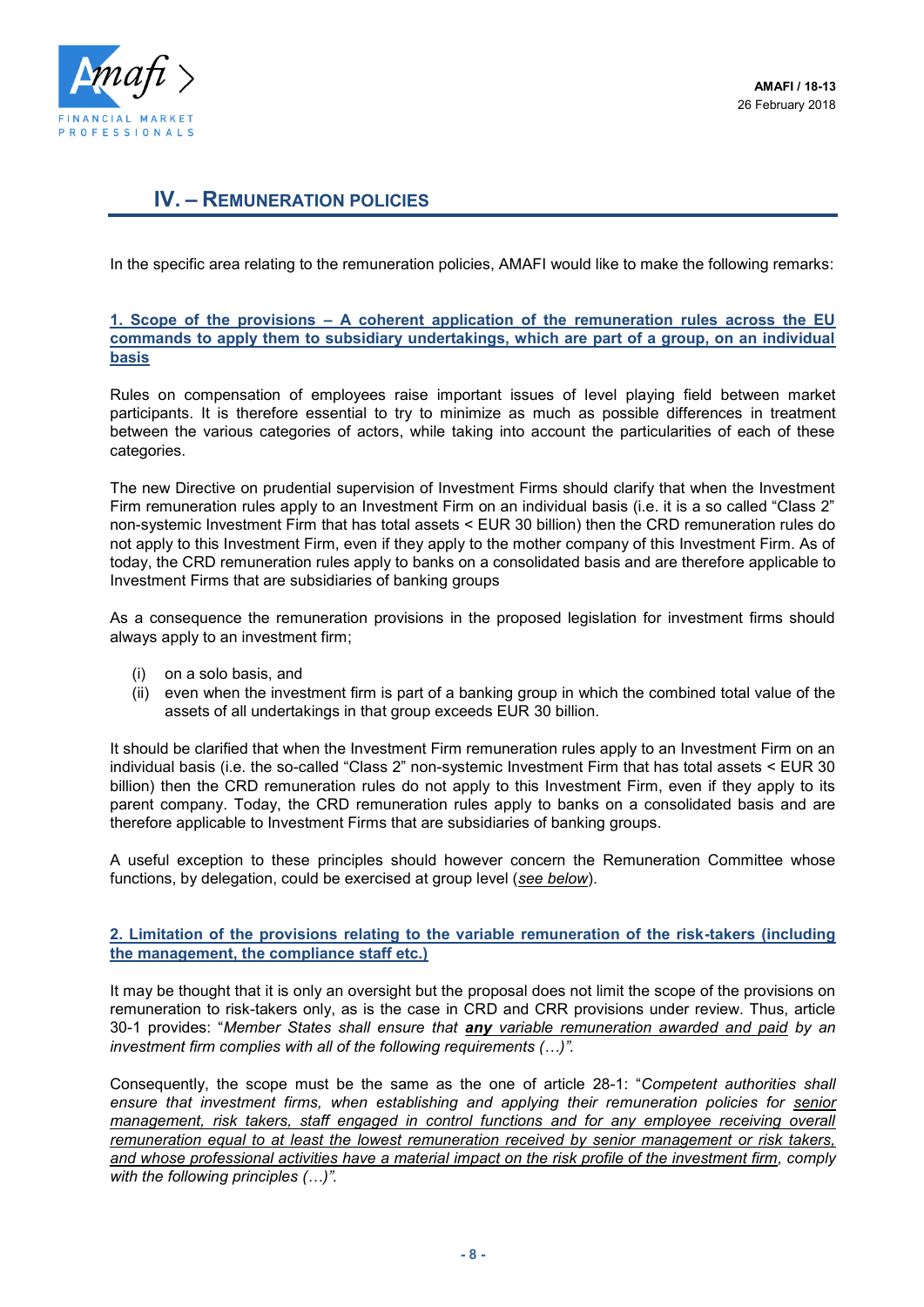

#### **3. Instruments for the payment of the variable part of the remuneration**

AMAFI welcomes the flexibility that is introduced as to the instruments to be used for the payment of 50 % of the variable part of the remuneration. It makes fully sense considering the different legal structures an investment firm may have.

Beyond that, we think that even greater flexibility could be considered for the composition of the variable remuneration as long as the firm can demonstrate that the objective of the alignment with the firm's risk profile is fulfilled. There would be then no need for setting a list of the different instruments that can be used for this purpose.

#### **4. Remuneration Committee**

An investment firm which is deemed significant and which has the obligation to establish a Remuneration Committee should be authorized to refer to the Remuneration Committee of the group it belongs to in order to avoid burdensome structural arrangements.

#### **5. Transitional provisions must be clarified to ensure a smooth chronological application of the legislations**

Transitional provision will be necessary to ensure a coherent and smooth transition from the current prudential framework (CRD IV / CRR) currently under review (CRD V / CRR II) until the entering into force of the new framework for investment firms.

Thus, the Commission's proposal for a Regulation COM (2017)790 final and for a Directive COM(2017) 791 final should provide for that pending the review of the prudential framework for investment firms, member states may continue to apply the provisions of the Directive 2013/36 as they stood on [day before the date of entry into force of the amending directive] to investment firms that are not systemic investment firms as defined in point (139) of Article 4(1) of the Regulation (final number to be added – currently standing in COM(2016) 850 final Proposal amending the Regulation (EU) No 575/2013).